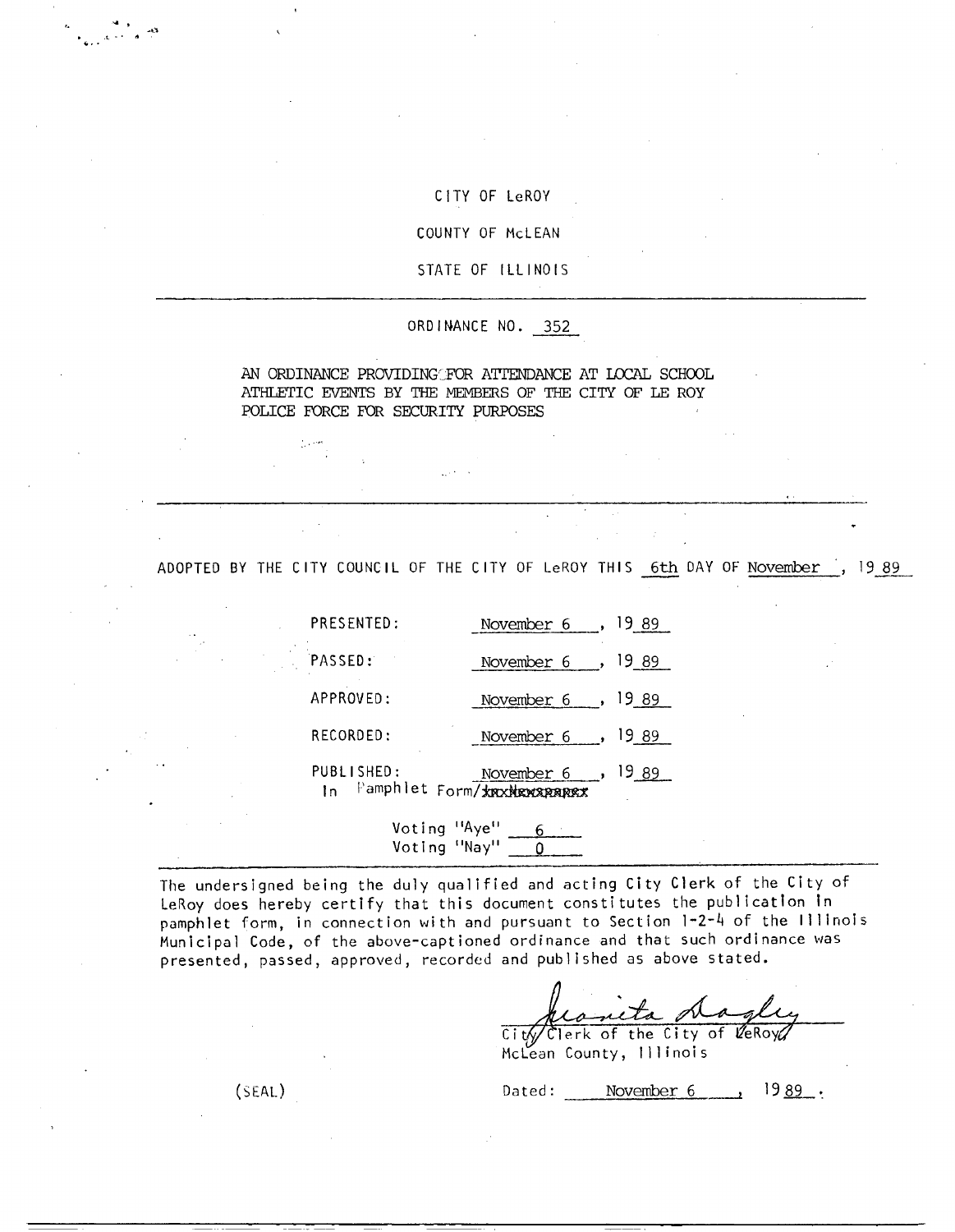AN ORDINANCE PROVIDING FOR ATTENDANCE AT LOCAL SCHOOL ATHLETIC EVENTS BY THE MEMBERS OF THE CITY OF LE ROY POLICE FORCE FOR SECURITY PURPOSES.

ļ! ļ!

> WHEREAS, the Mayor and City Council of the City of Le Roy, McLean County, Illinois, an Illinois Municipal Corporation, have determined that it is the best interests of the citizens of said City that the Le Roy City Policemen be provided from time to time, when requested, to attend sports events and other athletic competitions of the Le Roy schools, when requested by the superintendent of said school system, in order to take appropriate security precautions and provide appropriate peace keeping activities while there are crowds in attendance at such athletic events.

NOW, THEREFORE, BE IT ORDAINED by the Mayor and City Council of the City of Le Roy, in lawful meeting assembled as follows:

Section 1. That the City Marshal or any member of the City police force volunteering for the duty shall be provided on an as needed basis when requested by the Superintendent of Le Roy Community Unit District 2 Schools, and when such City Marshal or other member of the city police force is available, on the following conditions:

(a). Upon request made by the Superintendent of Le Roy Community Unit District 2 Schools to the City Marshal or other member of the City police force or city government acting in his stead for provision of a city police force member for security purposes at a school athletic event such as a basketball game or football game, the City- Marshal will attend such athletic event unless he shall have a conflict with his normal duty hours or would be unavailable on off-duty time for attendance at such events when requested, in which case he may ask any other member of the Le Roy police force if they with to volunteer for such duty in addition to their normal regular duty week. If the City Marshal or other police force member in his stead shall be available for such duty, they shall report at the appropriate time and place to be in attendance during the athletic event as they are requested by the superintendent of the aforesaid school district. The City Marshal or other police force member shall remain in attendance at the athletic event for a period of approximately two hours, or until the event shall be ever if longer than two hours, or until the event is over, whichever period of time shall be the longest and in accordance with the request of the school district superintendent. While going to and from attendance at the said athletic event, and while in attendance at the athletic event under request by the school district superintendent, the City Marshal or other city police force member shall be deemed to be on duty for the purpose of providing security for the public, crowd control services and other such public safety measures as would normally be considered appropriate for a municipal police force member to provide in large gatherings such as at an athletic event.

(b). The City Marshal or other police force member in attendance at each athletic event will be required to make contact promptly upon arriving at the athletic event with the appropriate school district personnel in charge at the site of the athletic event, which personnel shall also be expected to make contact with the police officer as soon as his presence is made known to them. The City Marshal or other police force member shall coordinate any crowd control activities or other security measures with the appropriate school district personnel in charge of the athletic event unless an emergency requires prompt action and does not permit sufficient time to coordinate necessary measures and actions with such personnel.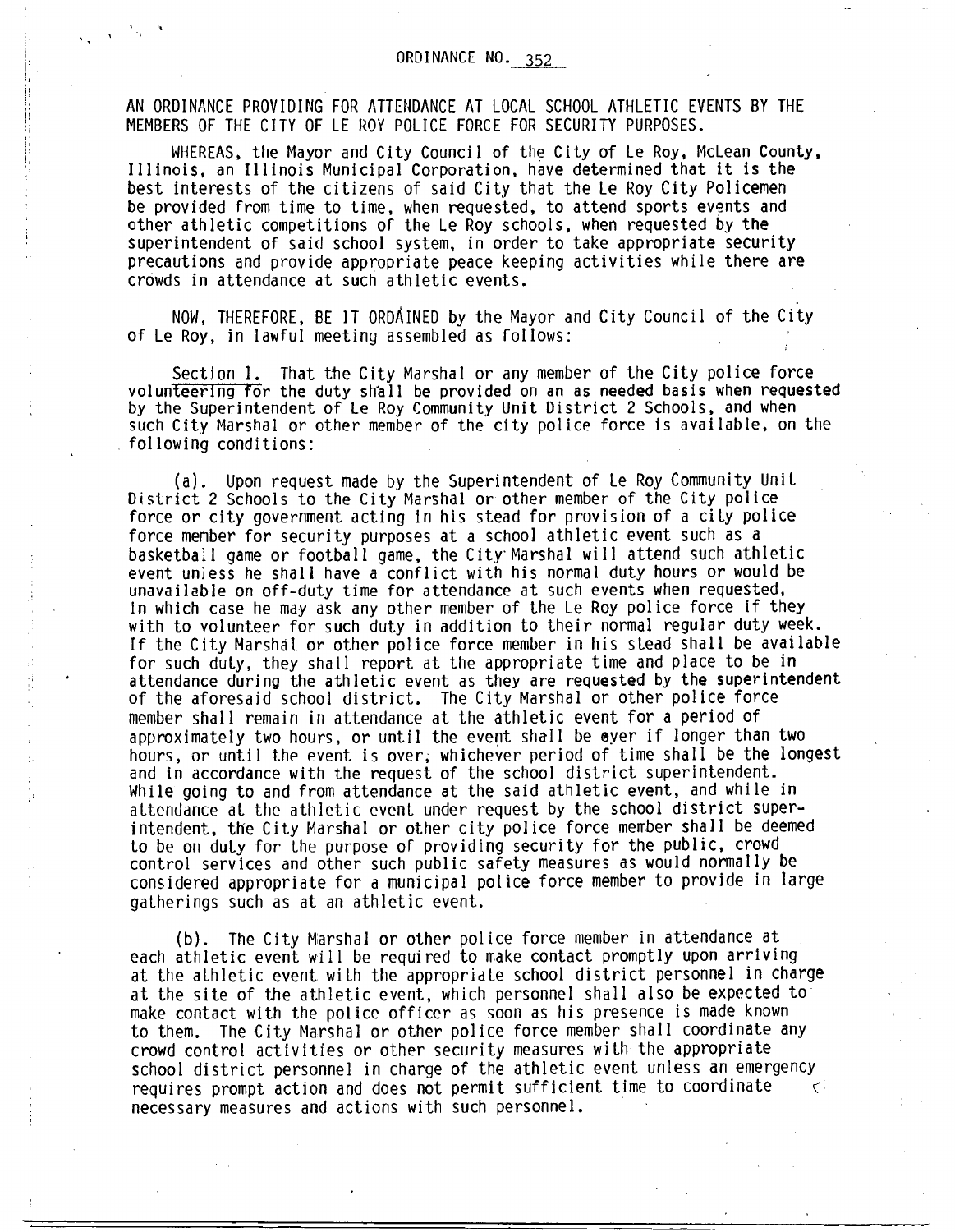(c). In consideration for City providing a uniformed city police force member at such athletic events when requested, Le Roy Community Unit District 2 Schools shall reimburse the City on a flat rate basis of  $$28.00$  for each athletic event attended whether the time expended by the police force member at such athletic event shall be less than, equal to, or greater than two hours, although it is anticipated that normal attendance required will not be in excess of two hours duration at any individual athletic event. At,the end of each schedule of athletic events a statement will be rendered by the City Clerk to the superintendent of the school district outlining the number of events attended, the city police force member in attendance at each event and showing the total charge due by the school district to the City for the provision of these additional security services. Promptly upon rendering of the statement for services rendered by the City to the school district, the school district shall, not later than the tenth day of the calendar month succeeding the month billed, and upon receipt of the billing statement, forward payment for the services at the agreed upon rate previously set forth herein to the City Clerk, said payment to be made payable to the City of Le Roy.

Section 2. The services rendered by the City Marshal or other city police force member shall be deemed to be additional duty but not chargeable at a rate in excess of the normal hourly rate or salaried compensation of the city police force member. While going to and from the athletic event from his home or other appropriate point of departure and return thereto the city police force member shall be deemed`to be on duty as a municipal police force member for the City of Le Roy and shall be required to abide by all applicable regulations and laws concerning his responsibilities and conduct during such period of time.

Section 3. The City of Le Roy shall be deemed to be under no obligation to continue to provide police force members for the aforesaid security services to the school district and may terminate the provision of such services at any time upon written notice being delivered to the superintendent of Le Roy Community (knit: District 2 Schools, and the Le Roy Community Unit District 2 Schools may terminate the arrangement under like provision of notice.

Section 4. This ordinance shall be deemed ratification of an existing verbal intergovernmental cooperation agreement entered into between the City of Le Roy and Le Roy Community Unit District 2 Schools affected November 6 19 89 and shall continue, unless sooner terminated through November 6, 1990. By appropriate letter, serving as a memorandum of the verbal agreement, the Mayor of the City of Le Roy is hereby directed to notify the Superintendent of Le Roy Community Unit District 2 Schools of the ratification of the existing verbal agreement and of the adoption of this ordinance.

Section 5. This ordinance shall be in full force and effect immediately after its passage and approval.

PASSED by the City Council of the City of Le Roy, Illinois, this 6th day November, 1989. of November

Aldermen elected: 6 Aldermen present  $6$ 

AYES Jon Winston, Jerry Davis, William Swindle, Randy Zimmerman, Gary Builta NAYS None Steve Dean

 $\mathcal{C}$ v.  $\mathcal{C}$  lerk of the City

Le Roy., Illinois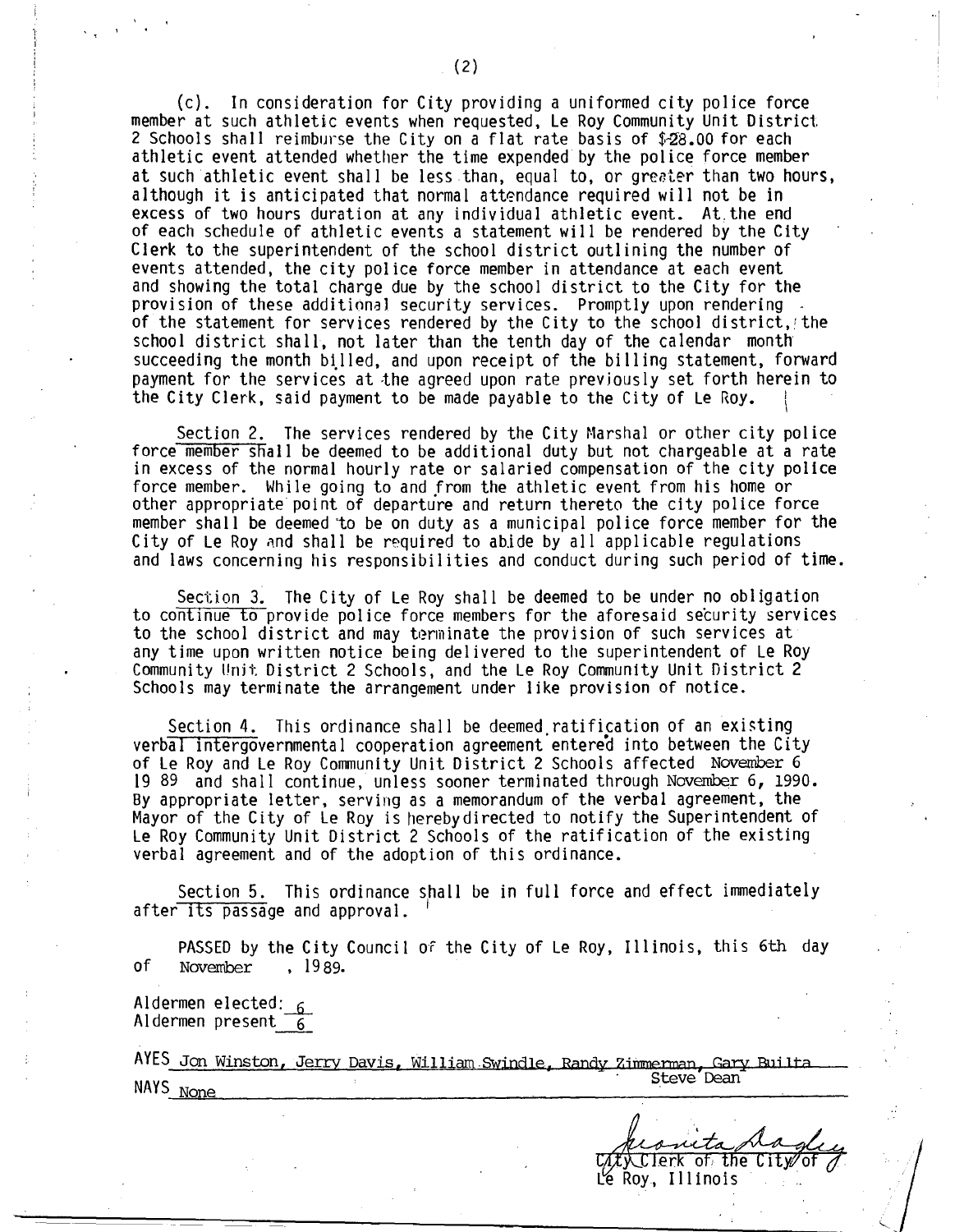Le Roy, II May  $City$  of the 'nn .nt

ATTEST:

(Seal)

**VEROY** The City of.

*City* Clerk of<br>Illinois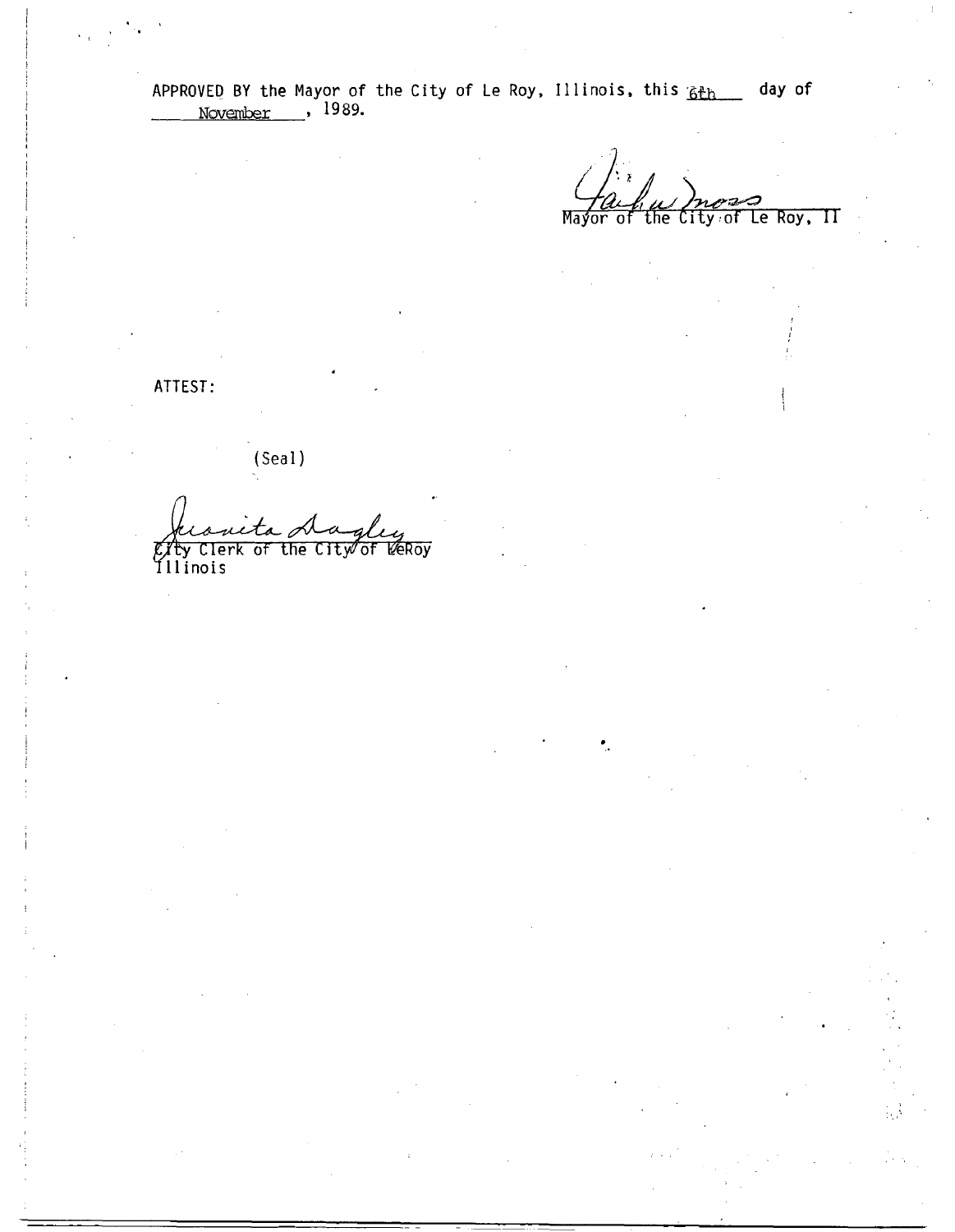## CERTIFICATE

I, Juanita Dagley, certify that 1 am the duly elected and acting municipal clerk of the City of Le Roy, McLean County, Illinois.

I further certify that on November 6 , 1989, the Corporate Authorities of such municipality passed and approved Ordinance No. 352 , entitled AN ORDINANCE PROVIDING FOR POLICE ATTENDANCE AT ATHLETIC EVENTS

which provided by its terms that it should be published in pamphlet form.

The pamphlet form of Ordinance No. 352, including the Ordinance and a cover sheet thereof was prepared, and a copy of such Ordinance was posted in the City hall, commencing on November 6 , 198.9,. and continuing for at least ten days thereafter. Copies of such Ordinance were also available for public inspection upon request in the office of the City Clerk.

DATED at LeRoy, Illinois, this 6th day of November ,  $198\%$ .

(SEAL)

 $\frac{\mu}{\sqrt{2}}$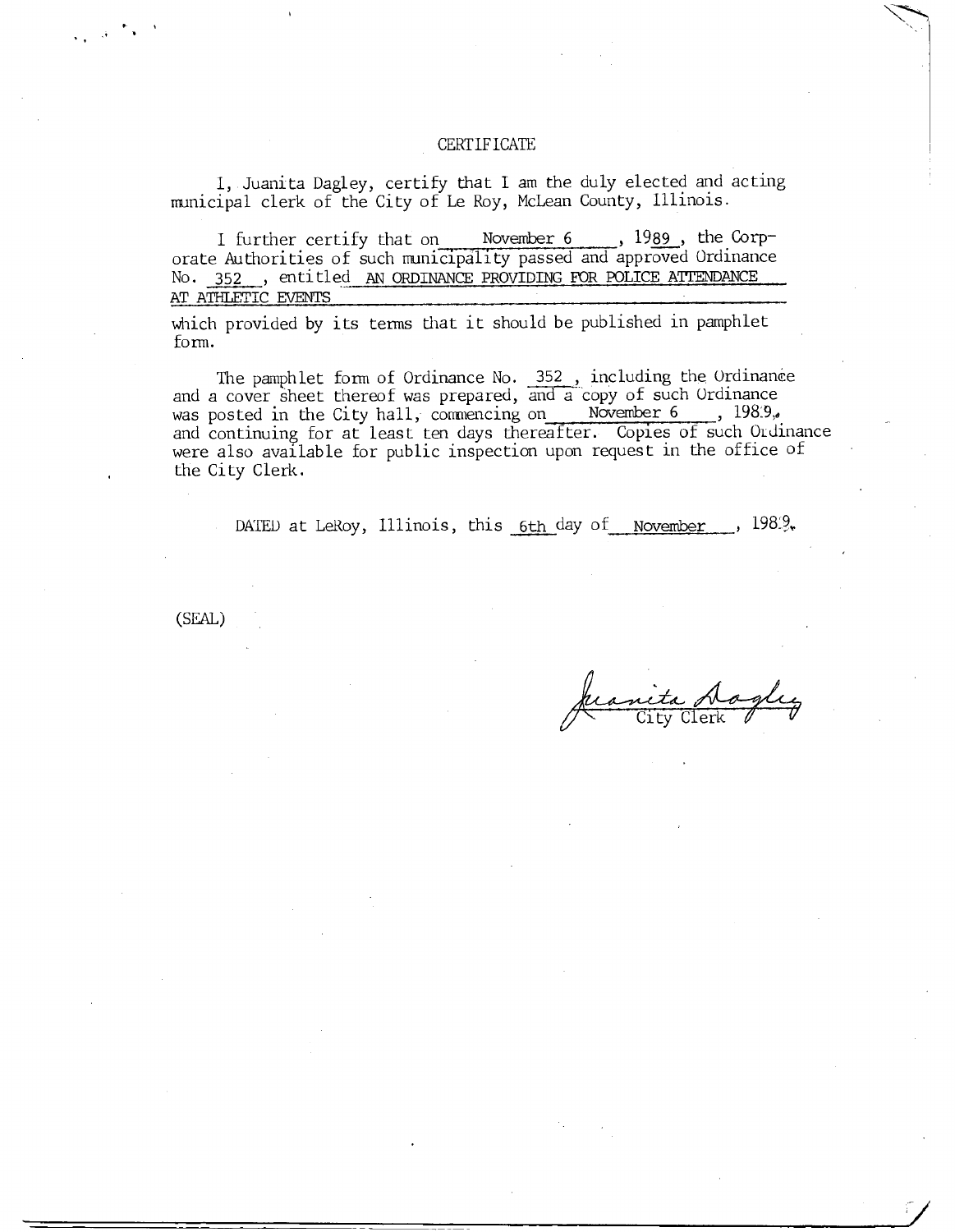## STATE OF ILLINOIS ) SS. COUNTY OF MC LEAN )

 $\label{eq:1} \frac{1}{\sqrt{2}}\sum_{i=1}^n\sum_{j=1}^n\frac{1}{j}\sum_{j=1}^n\frac{1}{j}\sum_{j=1}^n\frac{1}{j}\sum_{j=1}^n\frac{1}{j}\sum_{j=1}^n\frac{1}{j}\sum_{j=1}^n\frac{1}{j}\sum_{j=1}^n\frac{1}{j}\sum_{j=1}^n\frac{1}{j}\sum_{j=1}^n\frac{1}{j}\sum_{j=1}^n\frac{1}{j}\sum_{j=1}^n\frac{1}{j}\sum_{j=1}^n\frac{1}{j}\sum_{j=1}^n\frac{1}{$ 

I, Juanita Dagley, do herby certify that I am the duly qualified and acting CityjClerk of the City of Le Roy, McLean County, Illinois;. and as such City Clerk that I am the keeper of the records and files of the Mayor and the City Council of said City.

I do further certify that the foregoing is a true, correct and complete copy of an ordinance entitled:

AN ORDINANCE PROVIDINGEFOR ATTENDANCE AT LOCAL SCHOOL ATHLETIC EVENTS BY THE MEMBERS OF THE CITY OF LE ROY POLICE FORCE FOR

SECURITY PURPOSES That said ordinance was adopted by the Mayor and City Council of the City of Le Roy at a regular meeting on the 6th day of November , 1989. and that a faithful record of said ordinance has been made in the record books.

In Witness Whereof, I have hereunto set my official hand and seal of office this 6th day of November , 1989.

uita Augly

(Seal)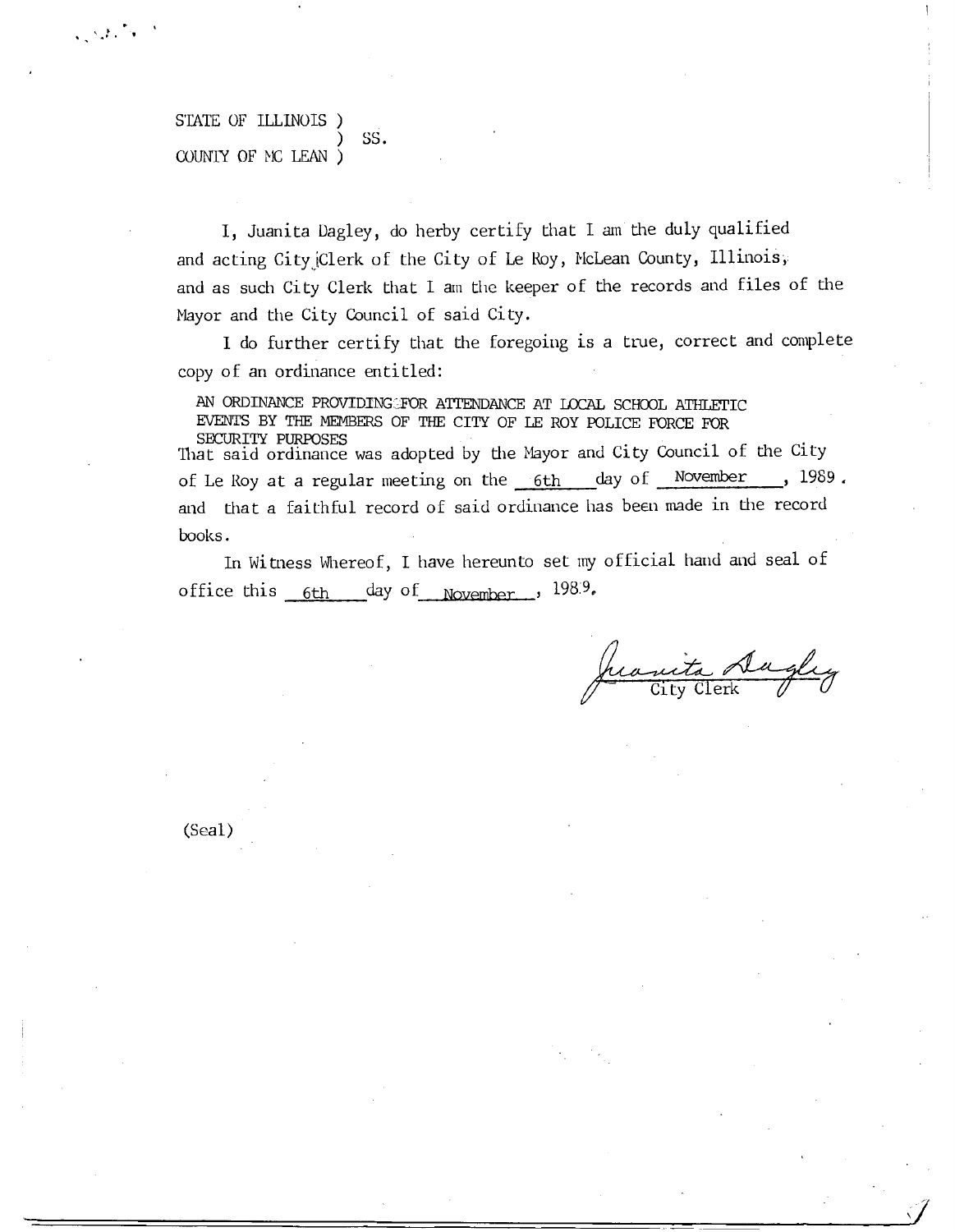$\mathcal{C}_I \tau$ y

## **OFFICERS**

**JACK W. MOSS** Mayor

MRS. JUANITA DAGLEY City Clerk

MRS. MILDRED WHITAKER **City Treasurer** 

> **HUNT HENDERSON City Attorney**

City of LeRoy

Illinois 61752 111 E. Center St. P.O. Box 151 309-962-3031

November 6, 1989

**ALDERMEN** 

Ward One **JERRY C. DAVIS** JON H. WINSTON

Ward Two<br>RANDY W. ZIMMERMAN **GARY W. BUILTA** 

Ward Three STEVEN M. DEAN<br>WILLIAM H. SWINDLE

Mr. Randy Crump Supterintendent of Schools Le Roy Community Unit District 2 Le Roy, Illinois 61752

 $RE:$ Providing of Police Protection from Time to Time by the City of Le Roy for School Athletic Events

Dear Randy:

By motion adopted by the Le Roy City Council on Monday evening, November  $6$ , 1989, the city has approved providing a police officer from time to time as the superintendent of the school district here in Le Roy may request to be in attendance at athletic events such as basketball games. This is with the understanding that the athletic event will hormally be about two hours long, or at least that the officer's attendance at such events will be approximately two hours in duration, although he could be there for the time period with a<br>break in the middle and then return at a later time, if you wish to make such<br>arrangements in advance with the officer. The police officer will b uniform and will be considered to be on duty during such attendance as well as during the time that he is going to and from the athletic event, either from home or *firem* such other place as he may have been. The officer will not be the homel duty officer on duty for the city during that time period.

WAL'IN r 11 Ma Whenever you require the attendance of a police of ficer at an atturatio event you should contact the City Marshal and make arrangements for the date, time and any particular problems that you can anticipate. Normally Marshal Parmenter will be the police of ficer to be in attendance, but in the event that he should have conflict of some sort, the city has authorized any other bolice officer that wishes to volunteer for such duty to be in attendance. In the event that the marshal cannot attend and that none of the other police force<br>members wish to volunteer for such duty, the city would be unables to provide an officer and will be under no obligation to the schools to do so.

The provision of the police officer from time to time would be "as needed" by the school district and "as available" to the city.

For each athletic event attended by the police officer under your request for the school district, the school will be obligated to pay to the city a flat fee of \$28.00 which amount will be due and payable by the tenth of the month succeeding the month in which the athletic events end. All checks will be made payable to the City of Le Roy and will be for the total amount due for the provision of such services by the city. The city will then compensate the officers in attendance within two weeks after the close of the athletic events schedule under this agreement. The city will also see to it that all appropriate employer and employee payroll taxes, retirement or pension plan contributions and other similar expenses or charges are paid or withheld as the case may be, in accordance with the applicable laws, and any agreements relating to the police officer's employment by the city.